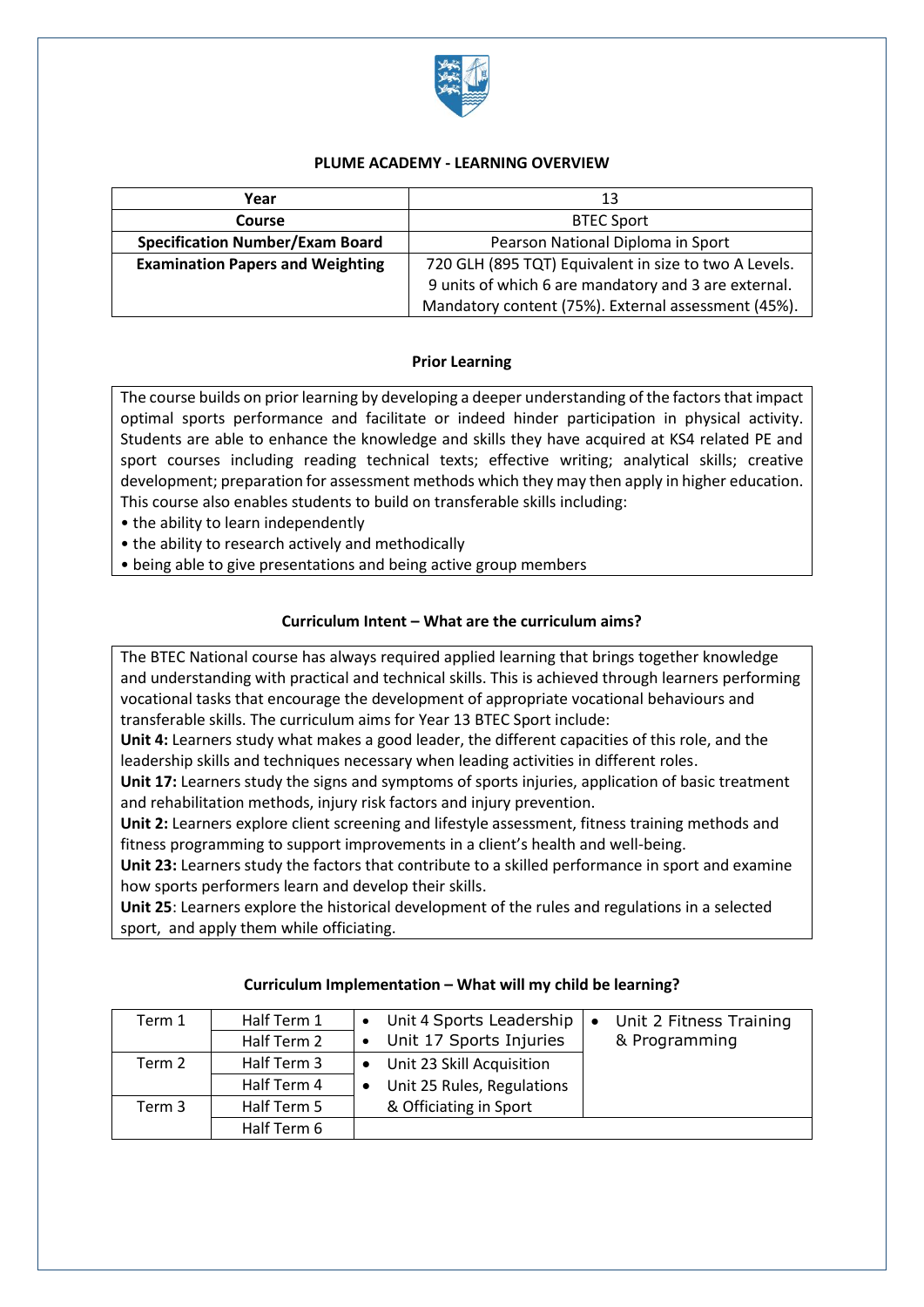

#### **Curriculum Impact – How will my child be assessed and receive feedback?**

Assessment is specifically designed to fit the purpose and objective of the qualification. It includes a range of assessment types and styles suited to vocational qualifications in the sector. There are three main forms of assessment that you need to be aware of: external, internal and synoptic.

- **Unit 4 Sports Leadership (60 GLH), Unit 23 Skill Acquisition (90GLH), Unit 17 Sports Injury Management (60 GLH), Unit 25 Rules, Regulations and Officiating in Sport (60GLH) –** These units are internally assessed and subject to external standards verification. There is a maximum number of two summative assignments for these units. Grading decisions based on the requirements and supporting guidance given in the units. Learners may not make repeated submissions of assignment evidence therefore feedback cannot be given during or after submission. Feedback is given written and verbally to the tasks undertaken prior to the formal assessment period.
- **Unit 2 Fitness Training and Programming (120 GLH)** This unit is assessed under supervised conditions. Learners will be given information two weeks before a supervised assessment period in order to carry out research. The supervised assessment period is a maximum of three hours as timetabled by Pearson. During the supervised assessment period, learners will be given a set task that will assess their ability to examine the internal and external factors associated with a business and how it may respond to trends affecting business in the sport and active leisure industry. Pearson sets and marks the task. The number of marks for the unit is 64.

| <b>Useful study resources</b>              | If a student is really passionate about this subject |
|--------------------------------------------|------------------------------------------------------|
|                                            | they can read the following articles                 |
| Pearson                                    | <b>Articles of interest:</b>                         |
| <b>BTEC National</b>                       | <b>Altitude Training for Rowers -</b>                |
| port                                       | https://news.sky.com/story/sacrificing-everything-   |
|                                            | forolympic-gold-in-tokyo-11903434                    |
|                                            | - Dealing with Olympic Pressure -                    |
|                                            | https://bit.ly/olympics-fear                         |
|                                            | - Breathing Techniques in Elite Athletes -           |
|                                            | https://theconversation.com/how-                     |
|                                            | controlledbreathing-helps-elite-athletes-and-you-    |
|                                            | can-benefit-from-it-too-128072                       |
| Pearson Learning Services provides a range | - Fighting Anxiety with Elite Athlete Techniques -   |
| of engaging resources to support BTEC      | https://qz.com/1761629/the-ultimatehack-to-fight-    |
| Nationals, including:                      | performance-anxiety/                                 |
|                                            | - Aggression in sport -                              |
| • textbooks in e-book and print formats    | https://mjserafica96.wordpress.com/2013/11/29/ag     |
| • revision guides and revision workbooks   | gression-insport-how-does-it-influences-             |
| in e-book and print formats                | performance/                                         |
| • teaching and assessment packs,           | - Fulham FC and Cohesion -                           |
| including e-learning materials via the     | https://trainingground.guru/articles/why-fulham-     |
| Active Learn Digital Service.              | strugglesshow-cohesion-is-key                        |
|                                            | - Usain Bolt confidence or arrogance -               |
| Teaching and learning resources are also   | https://www.theguardian.com/sport/2017/aug/01/       |
| available from a number of other           | usain-bolt-world-athleticschampionships-100m-final   |
| publishers.                                | - England Football and Resilience -                  |
|                                            | https://www.jdmindcoach.com/mental-                  |
|                                            | resilienceengland-football-team/                     |

# **Super-Curricular Opportunities – Supporting and Extending Learning**